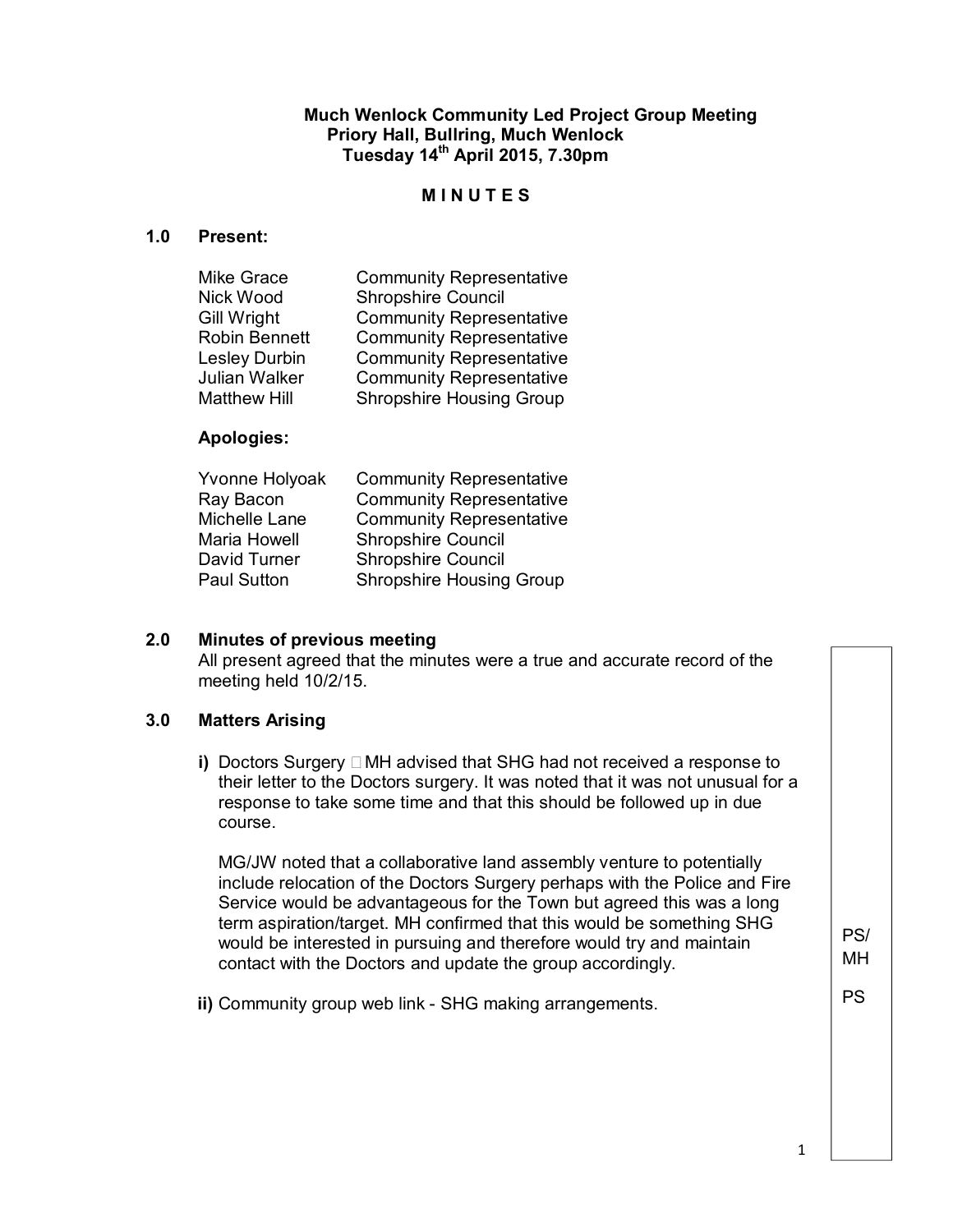## **4.0 Site Options - progress update**

4.1 MH updated the meeting and handed out the architectural feasibility studies for each of the preferred sites together with an assessment from SHG<sub>IS</sub> Highways Consultant.

MH also noted that whilst it is agreed that the first development would be restricted in numbers that the Architect had also provided an indication of what each site could accommodate overall. This is based upon passivehaus principles and on a density of 30 houses per hectare. This is provided for information only at this stage.

The following points on each site were noted:

# **Site A ± Land at Victoria Road (Parr)**

MH confirmed that SHG had meet with Ms Parr on a number of occasions leading up to production of the plans and that she had been briefed ahead of the meeting, at her request.

Whilst the land itself is developable the highways constraints make the site unsuitable for development. It was noted that purchase of  $3<sup>rd</sup>$  party land could improve viability, however, this would not address the lack of footpath into the town and thus SHG have concluded that this option is not viable. The Project Group representatives agreed.

# **Site B - Land on Bourton Road (Thomas)**

MH confirmed that a scheme had been developed, however, the Highways Engineer had advised that it was unlikely that LA Highways approval would be forthcoming on this site as it was unlikely that a safe vehicular access could be achieved and that there is no footpath along Bourton Road back into town. In principle it is unlikely therefore that the site would achieve planning permission.

MG requested that SHG explore the land ownership adjacent to the main road and check the status of the footpath at Dark Lane (to the rear of the site), prior to reaching conclusions on this site. MH agreed and will update the Group at the next meeting.

The Project Group representatives agreed.

## **Site C ± Land adjacent Oakfield Park (Milner)**

MH gave an overview of the site, confirming that it was well positioned on the edge of town, adjacent to the school and with good pedestrian links to the town facilities.

Feasibility work indicates that the site is suitable for development and the landowners are understood to be interested in the sale of part of their existing field. MH advised that no direct negotiations had been held with the

MH

MH

2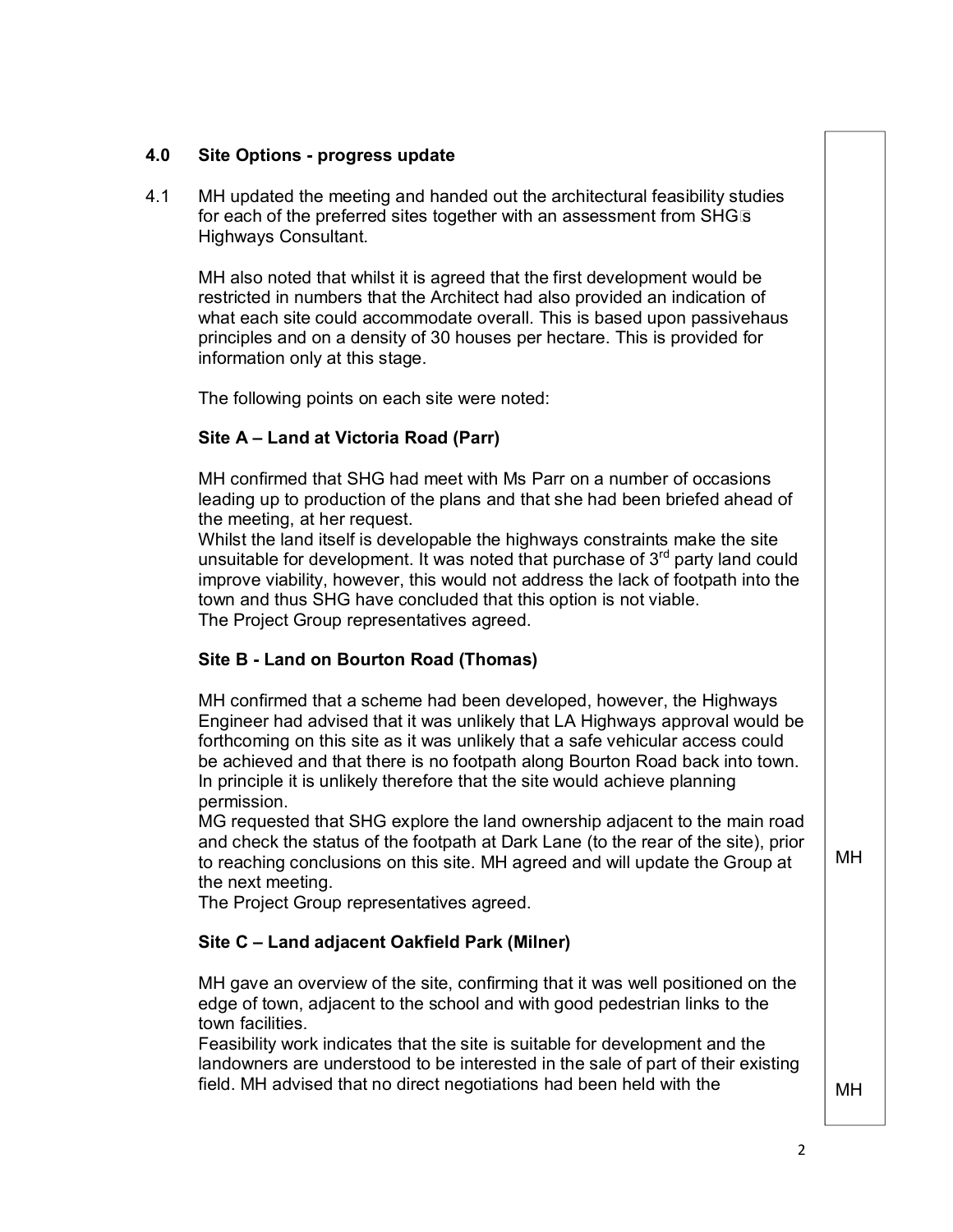landowners and this would be required if the Group agreed to the recommendation that this option be shortlisted for further appraisal.

|     | LD advised that there was potentially an issue with flooding adjacent to the<br>site and that the area LA Drainage Engineer, Dave Edwards had been liaising<br>with the Tree Forum regarding the possible provision of a natural flood<br>solution.                                                                                           |           |
|-----|-----------------------------------------------------------------------------------------------------------------------------------------------------------------------------------------------------------------------------------------------------------------------------------------------------------------------------------------------|-----------|
|     | It was agreed that the provision of a tree lined buffer along the boundary with<br>the neighbouring houses would help soften any impact. MH to liaise with Dave<br>Edwards.                                                                                                                                                                   | <b>MH</b> |
|     | The Project Group representatives agreed to the recommendation that this<br>site be taken forward.                                                                                                                                                                                                                                            |           |
|     | Site D - Sheinton Road (Breakwell)                                                                                                                                                                                                                                                                                                            |           |
|     | MH confirmed that a scheme had been developed, however, the Highways<br>Engineer had advised that it was highly unlikely that LA Highways approval<br>would be forthcoming on this site as it was unlikely that a safe vehicular<br>access could be achieved. Therefore this site is not viable.<br>The Project Group representatives agreed. | MН        |
| 4.2 | Next Steps □ SHG to undertake further due diligence on the land at Oakfield<br>Park and engage with the Milner family regarding land acquisition and<br>preferred options.                                                                                                                                                                    | MН        |
| 5.0 | <b>Progress on reserved sites</b>                                                                                                                                                                                                                                                                                                             |           |
| 5.1 | Wenlock Estates $\Box$ nothing further to add at this time.                                                                                                                                                                                                                                                                                   |           |
| 5.2 | Site 12 Willey Estates □ MH explained that there were some concerns<br>regarding the highways constraints. I b t was noted that the Willey Estate<br>were socially minded and alternative access provisions could be possible.<br>It was agreed that this option would be kept in reserve at this stage.                                      |           |
| 5.3 | Pinefields - nothing further to add at this time.                                                                                                                                                                                                                                                                                             |           |
| 6.0 | <b>Persimmon site/Wenlock Estates</b><br>It was noted that it is likely that Persimmon will submit a planning application<br>late 2015. No further update noted.                                                                                                                                                                              |           |
| 7.0 | <b>Town Council</b><br>The group debated whether there should be a nomination of Town Cllrs to the<br>Group. The representatives agreed that there should but that the timing of this<br>process is important and should be discussed further at the appropriate time.                                                                        |           |
| 8.0 | <b>West Mercia Fire Service update</b><br>No further comments noted.<br>Post meeting note $\square$ a meeting has now been arranged with Shropshire Fire &<br>Rescue on 15 <sup>th</sup> June 2015.                                                                                                                                           |           |
|     |                                                                                                                                                                                                                                                                                                                                               |           |